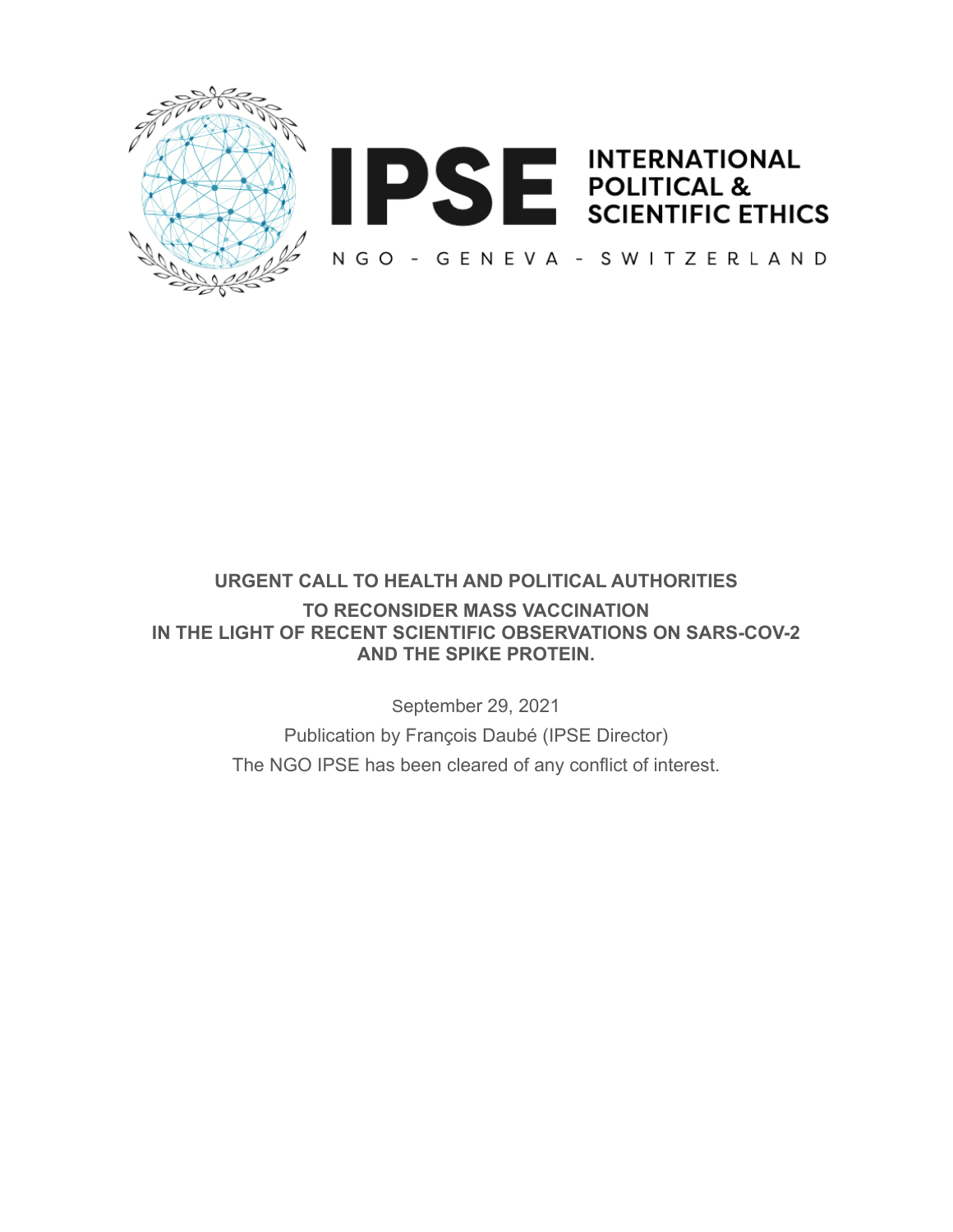## **URGENT CALL TO HEALTH AND POLITICAL AUTHORITIES**

#### **TO RECONSIDER MASS VACCINATION IN THE LIGHT OF RECENT SCIENTIFIC OBSERVATIONS ON SARS-COV-2 AND THE SPIKE PROTEIN.**

September 29, 2021

Publication by François Daubé (IPSE Director)

The NGO IPSE has been cleared of any conflict of interest.

## **I - Introduction**

Recent scientific publications providing an initial assessment of the effect of vaccines have drawn our attention.

These studies date back to 2021 and illuminates some critical actions of the spike protein in the body.

These are not opinions, therefore, but the results of research conducted by several scientific teams.

According to these publications, the Spike protein and its pathophysiological effects on endothelial cells can have grave and diverse pathogenic consequences for certain individuals.

This latest knowledge makes it possible to re-assess the benefit/risk ratio and to draw lessons from it in order to re-adjust the vaccination campaign.

Given that it is inoculated massively and mostly on a healthy population, the introduction of this Spike protein into human cells by injection must accordingly be urgently reevaluated by taking into account the risks we did not fully understand before.

We therefore appeal to the health and political authorities to pay the greatest attention to these publications, a summary of which is presented below, and the references of which are provided in the appendix.

In the light of the recent studies presented below, we ask for an URGENT REVIEW BY AGE CLASS of the safety and expediency of the Sars-CoV-2 vaccines currently used in Switzerland and Europe.

## **II. – Physiological aspect**

SARS-CoV-2 may have effects on the human vascular system, including that of the brain. The primary function of the Spike protein is to allow the entry of the virus into a host cell via binding to the ACE2 receptor located in the cell membrane. ACE2 is a type I integral membrane protein that cleaves angiotensin II in angiotensin I, thus removing angiotensin II and lowering the blood pressure.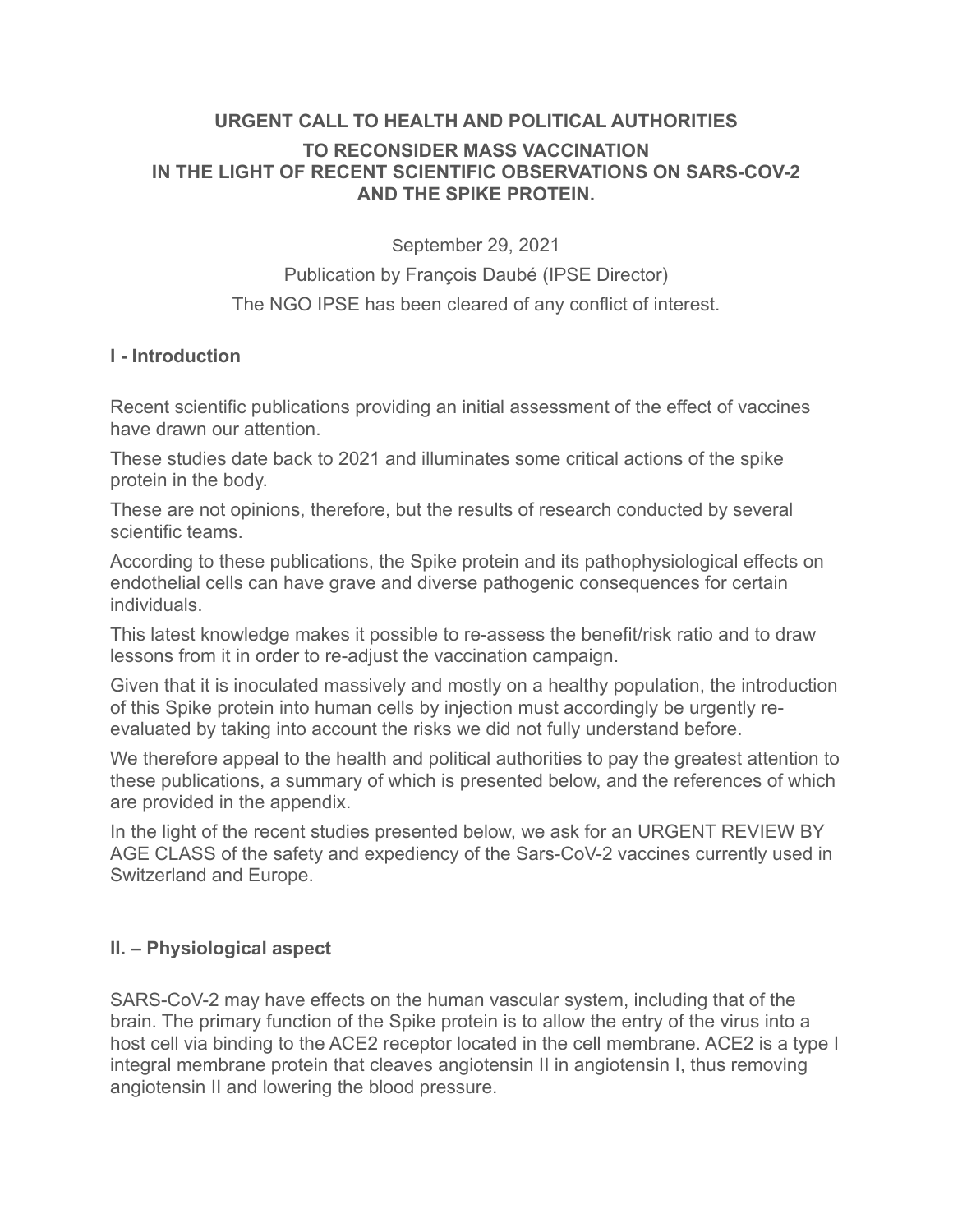In a series of papers, Yuichiro Suzuki in collaboration with other authors, presented a strong argument that the Spike protein by itself can cause a signalling response in the vasculature with potentially widespread consequences. (Suzuki, 2020; Suzuki et al., 2020; Suzuki et al., 2021; Suzuki and Gychka, 2021).

These authors observed that, in severe cases of COVID-19, SARS-CoV-2 generates significant morphological changes to the pulmonary vascular system. Postmortem examination of the lungs of patients who died of COVID-19 uncovered histological features showing thickening of the vascular wall, mainly due to hypertrophy of the tunica media. The hypertrophied smooth muscle cells had become rounded, with swollen nuclei and cytoplasmic vacuoles (Suzuki et al., 2020).

In addition, they showed that exposure of cultured human pulmonary artery smooth muscle cells to the SARS-CoV-2 Spike protein S1 subunit was sufficient to promote cell signalling even without the rest of the virus components being present.

Follow-up papers (Suzuki et al., 2021, Suzuki and Gychka, 2021) demonstrated that the Spike protein S1 subunit suppresses ACE2, triggering a condition resembling pulmonary arterial hypertension (PAH), a severe lung disease with very high mortality.

Worryingly, Suzuki and Gychka (2021) wrote, "Thus, these 'in vivo' studies demonstrated that the Spike protein of SARS-CoV-2 (without the rest of the virus) reduces the ACE2 expression, increases angiotensin II levels, and exacerbates lung injury." The 'in vivo' studies referred here (Kuba et al., 2005) had shown that SARS coronavirus-induced lung injury was primarily due to the inhibition of ACE2 by the SARS-CoV Spike protein, causing a large increase in angiotensin-II

Suzuki et al (2021) then experimentally demonstrated that the S1 component of the SARS-CoV-2 virus, at a low concentration of 130 pM, activated the MEK/ERK/MAPK signalling pathway to promote cell growth. They hypothesized that these effects would not be limited to the lung vasculature only. The signalling cascade triggered in the vascular system of the heart could cause coronary artery disease, and in the brain, activation could lead to stroke. Systemic hypertension would also be expected.

An interesting study by Lei et. al. (2021) found that pseudovirus — spheres complemented with the SARS-CoV-2 S1 protein but lacking any viral DNA in their nuclei — caused inflammation and damage in both the arteries and lungs of mice exposed intratracheally. They then exposed healthy human endothelial cells to the same pseudovirus particles. Binding of these particles to endothelial ACE2 receptors led to mitochondrial damage and fragmentation in those endothelial cells, leading to the characteristic pathological changes in the associated tissues. **This study makes it clear that Spike protein alone, not associated with the rest of the viral genome, is sufficient to cause the endothelial damage associated with COVID-19 disease.**

Buzhdygan et al (2020) proposed that primary microvascular endothelial cells in the human brain may cause these symptoms. ACE2 is ubiquitously expressed in endothelial cells of brain capillaries. ACE2 expression is upregulated in people with dementia and hypertension, both of which are risk factors for severe disease from SARS-CoV-2.

In an in vitro study of the blood-brain barrier, the S1 component of Spike protein promoted loss of barrier integrity, suggesting that Spike protein acting alone triggers a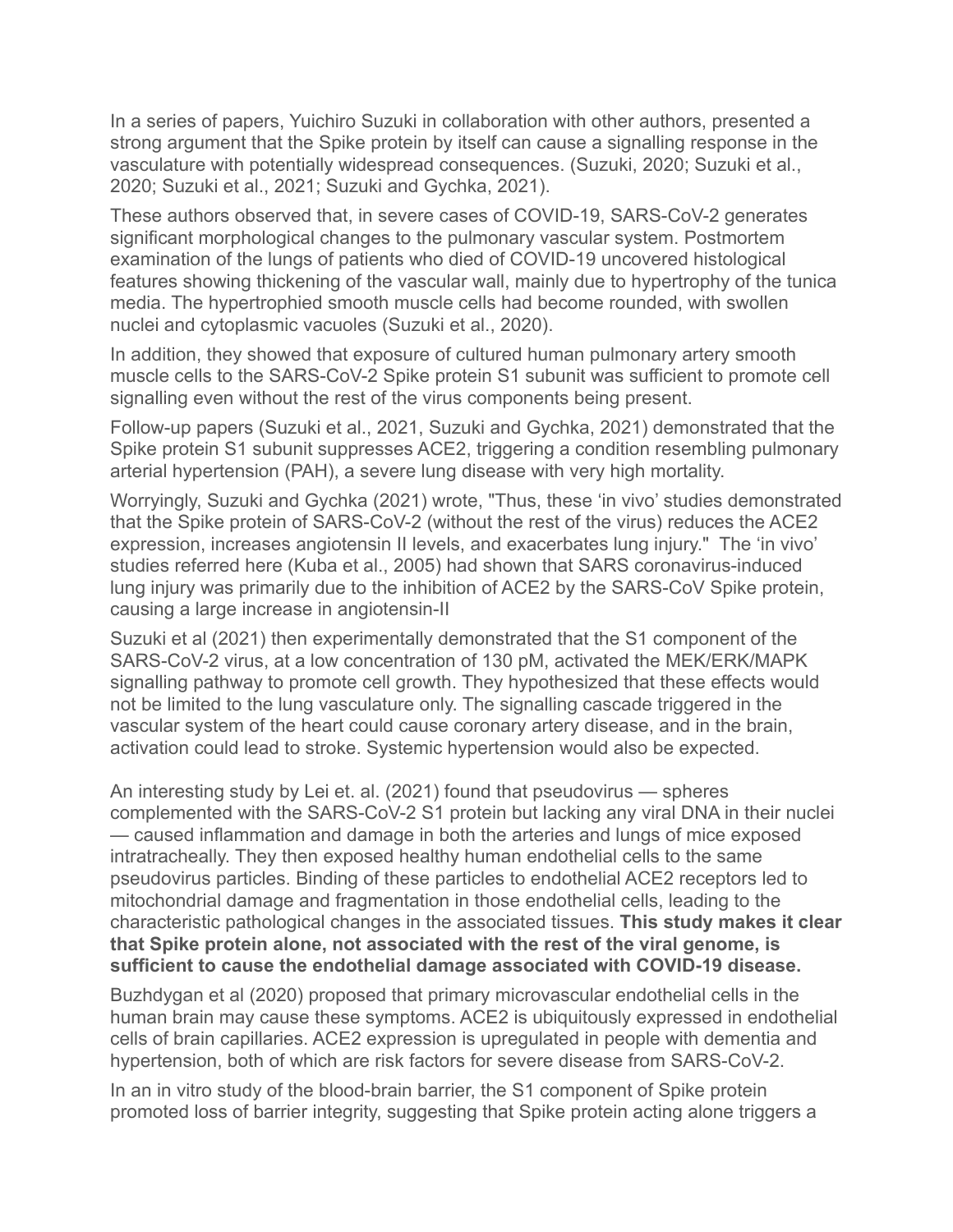pro-inflammatory response in brain endothelial cells, which may explain the neurological consequences of the disease (Buzhdygan et al, 2020).

**The implications of this observation are worrisome because mRNA (and the vector-based DNA vaccines as well albeit by a different mechanism) vaccines induce the synthesis of Spike protein, which could theoretically act in a similar way damaging the brain.** 

**The Spike protein generated endogenously by the vaccine could also negatively impact the male testicles, as the ACE2 receptor is highly expressed in testicular Leydig cells (Verma et al., 2020).** 

Several studies have now shown that the coronavirus Spike protein is able to access testicular cells via the ACE2 receptor, and disrupt male reproduction (Navarra et al., 2020; Wang and Xu, 2020).

A paper on post-mortem examination of the testicles of six male patients with COVID-19 found microscopic evidence of Spike protein in the interstitial cells of the testicles of the patients, testicles which were damaged (Achua et al., 2021).

Puntmann et al. (JAMA Cardiol. 2020;5:1265-1273) showed that a prospective study of 100 recently recovered German COVID-19 patients revealed significant cardiac involvement on cardiac MRI scans in 78% of them, on average 2.5 months after recovery from the acute disease. Two-thirds of these patients were never hospitalized and 60% had ongoing myocardial inflammation. These abnormalities occurred independently of pre-existing conditions, the severity of the initial disease, and the overall course of the acute disease.

Magro et al. (2021) demonstrated that complemented-mediated damage exists even in the skin of individuals with no previous dermal problems, infected by coronavirus (Human Pathology 2020:106:106-116). They also showed (Magro et al. Annals of Diagnostic Pathology 2021:50 in press) that ACE2 receptor expression is highest in the microvasculature of the brain and subcutaneous fat, and to a lesser degree in the liver, kidneys, and heart.

They also demonstrated that the coronavirus replicates almost exclusively in the endothelial cells of the septal capillaries of the lungs and nasopharynx, and that the death of the infected cells and the immune destruction of these cells releases viral capsid proteins that travel through the bloodstream and bind to the ACE2 receptors in other parts of the body - resulting in the activation of complement by mannose-binding lectin that not only damages the microvascular endothelium but also induces the production of numerous pro-inflammatory cytokines.

Meinhardt et al. (Nature Neuroscience 2020, in press) show that the Spike protein in the brain endothelial cells is associated with the formation of micro-thrombi (mini blood clots), and like Magro et al. do not find viral RNA in brain endothelium. **In other words, viral proteins appear to be causing tissue damage without actively replicating virus.** 

E.Taglauer describes "Consistent localization of SARS-CoV-2 peak glycoprotein and ACE2 in relation to the predominance of TMPRSS2 in placental villi of 15 COVID-19 positive maternal-fetal dyads." Parenchymal changes in placentas of COVID-19-infected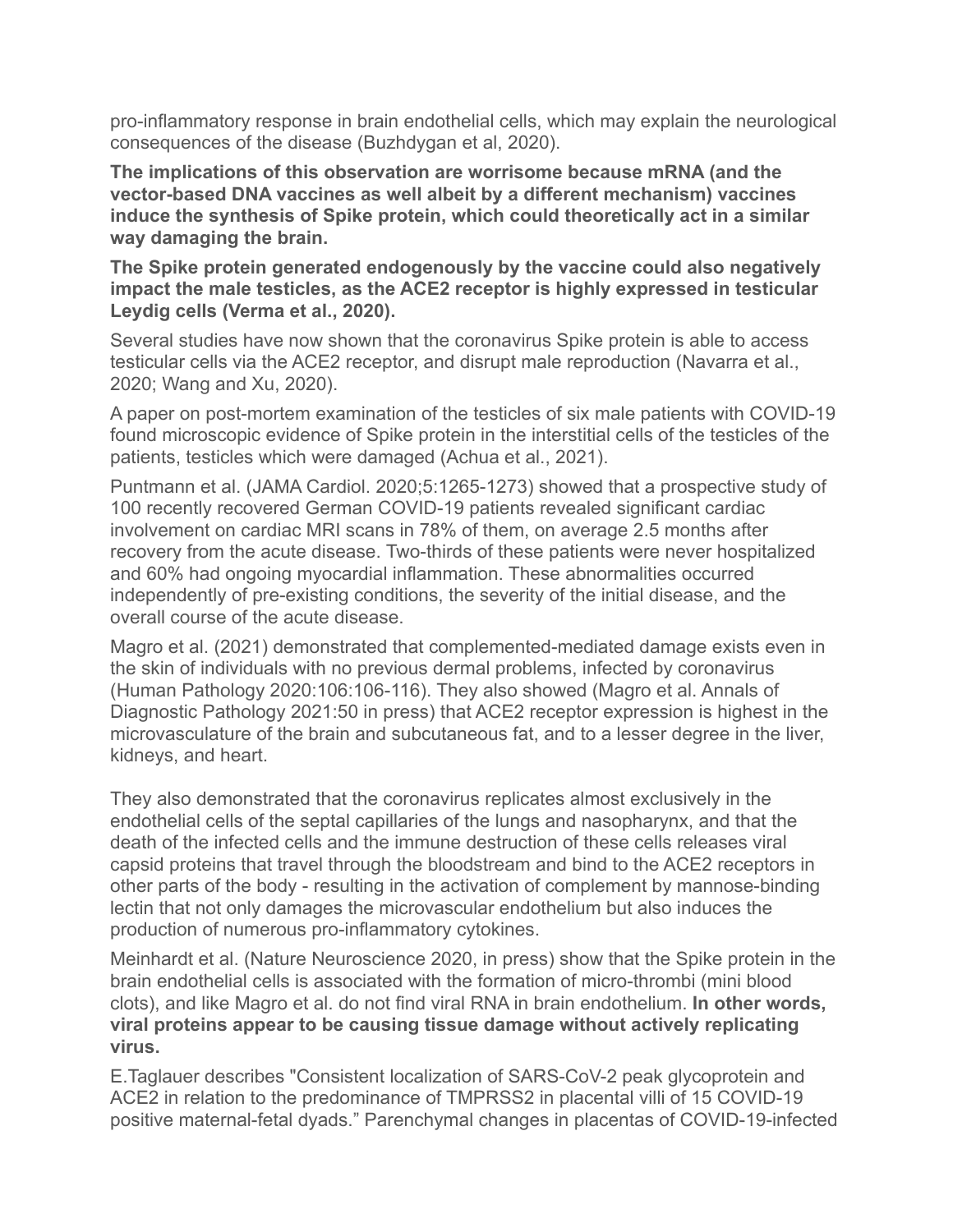mothers have been reported by several groups. Could this be associated with the occurrence of miscarriage in vaccinated women?

#### **Ogata et al. write in their paper "Circulating SARS-CoV-2 Vaccine Antigen Detected in the Plasma of mRNA-1273 Vaccine Recipients" that the Spike protein circulates throughout the body from day 1 after injection and therefore does not remain only at the injection site.**

This explains why the neurological symptoms associated with COVID-19, such as headache, nausea and dizziness, encephalitis, and fatal cerebral blood clots, are all indicators of the pathogenic effects of the virus as well as the Spike protein, **and it may explain the many side effects seen in vaccinated individuals.** 

Hansen et al. published the following article in April 2021: First case of postmortem study in a patient vaccinated against SARS-CoV-2. In the "postmortem molecular mapping" viral DNA was identified in almost all organs except the liver and the olfactory bulb.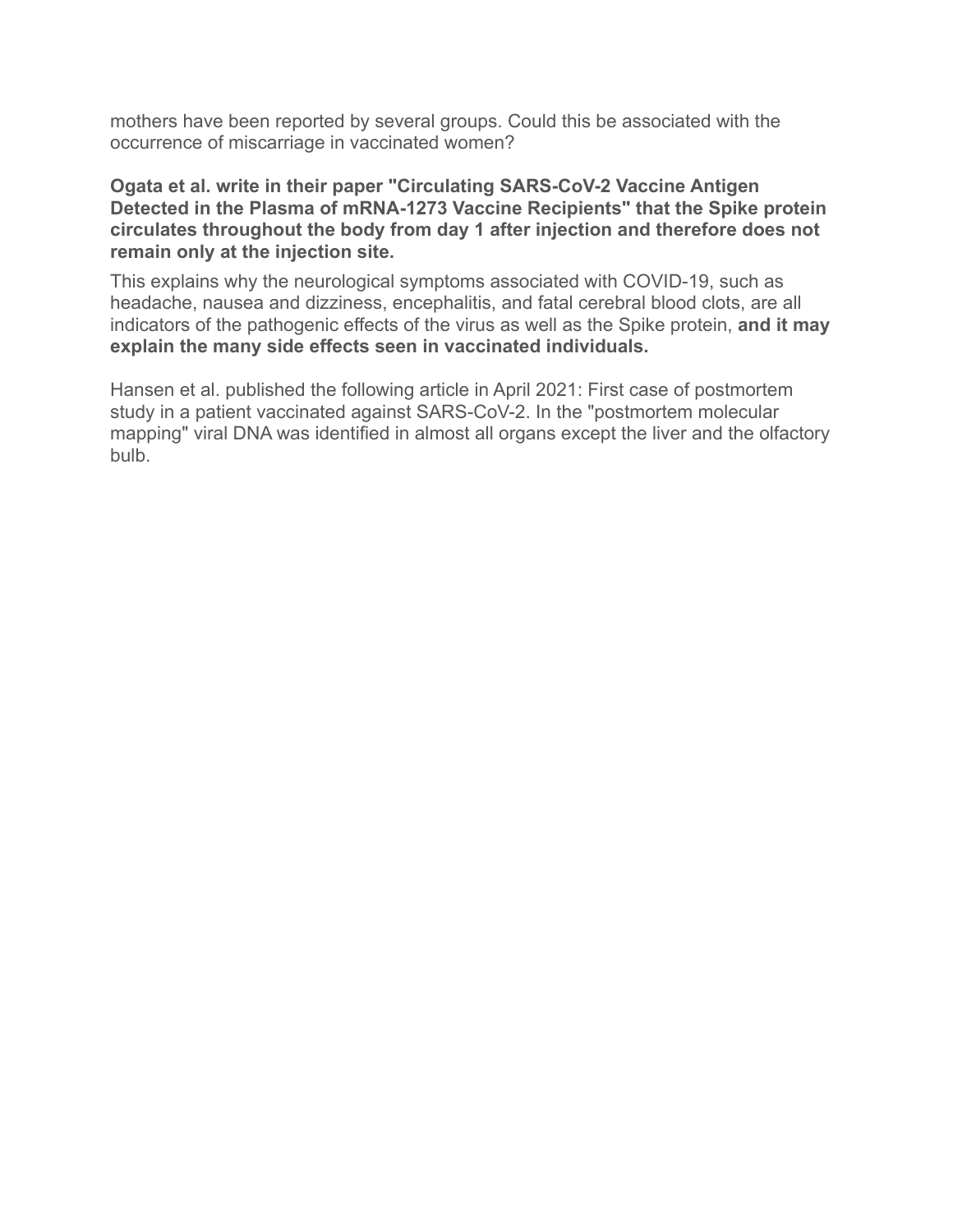#### **III. Statistics:**

## **Recorded side-effects following the injection of "vaccines" against COVID-19 in Europe on september 25, 2021**

# **Source: EUDRAVIGILANCE**

|                                                                     | Data up to Sep 25 |         |            |         |                              |         |        |           |
|---------------------------------------------------------------------|-------------------|---------|------------|---------|------------------------------|---------|--------|-----------|
|                                                                     | <b>TOTAL</b>      |         |            |         | Severe                       |         |        |           |
|                                                                     | Pfizer            | Moderna | AZ         | 1&1     | Pfizer                       | Moderna | AZ     | 8         |
| Blood and lymphatic system disorders                                | 28662             | 6051    | 12160      | 737     | 10081                        | 2541    | 8162   | 470       |
| Cardiac disorders                                                   | 29569             | 9283    | 17334      | 1315    | 21733                        | 7873    | 11212  | 959       |
| Congenital, familial and genetic disorders                          | 277               | 122     | 163        | 26      | 243                          | 117     | 141    | 26        |
| Ear and labyrinth disorders                                         | 14027             | 3769    | 11826      | 687     | 7227                         | 2615    | 7742   | 281       |
| <b>Endocrine disorders</b>                                          | 822               | 248     | 522        | 47      | 635                          | 205     | 407    | 34        |
| Eye disorders                                                       | 16330             | 4627    | 17753      | 1067    | 9743                         | 3467    | 11645  | 583       |
| Gastrointestinal disorders                                          | 92590             | 26405   | 97985      | 7102    | 35901                        | 12121   | 54406  | 1630      |
| General disorders and administration site conditions                | 274633            | 82564   | 265482     | 20536   | 88282                        | 30647   | 120992 | 5218      |
| Hepatobiliary disorders                                             | 1186              | 500     | 866        | 98      | 1031                         | 474     | 765    | 91        |
| Immune system disorders                                             | 10876             | 2659    | 4104       | 321     | 9288                         | 2264    | 3295   | 276       |
| Infections and infestations                                         | 36113             | 9570    | 26800      | 1943    | 23496                        | 7144    | 16385  | 1502      |
| Injury, poisoning and procedural complications                      | 13804             | 6759    | 11472      | 743     | 10994                        | 5364    | 6913   | 560       |
| Investigations                                                      | 26554             | 5811    | 22152      | 3998    | 15923                        | 3135    | 11257  | 2578      |
| Metabolism and nutrition disorders                                  | 7555              | 2944    | 11805      | 465     | 5031                         | 2342    | 8076   | 298       |
| Musculoskeletal and connective tissue disorders                     | 138223            | 38397   | 151690     | 12263   | 40715                        | 13362   | 66285  | 2288      |
| Neoplasms benign, malignant and unspecified (incl cysts and polyps) | 837               | 369     | 536        | 37      | 771                          | 350     | 423    | 36        |
| Nervous system disorders                                            | 185082            | 53562   | 209576     | 16253   | 74811                        | 27607   | 110776 | 4498      |
| Pregnancy, puerperium and perinatal conditions                      | 1347              | 583     | 456        | 26      | 1278                         | 567     | 403    | 24        |
| Product issues                                                      | 172               | 62      | 164        | 21      | 89                           | 39      | 119    | 15        |
| Psychiatric disorders                                               | 19436             | 5772    | 18858      | 1059    | 11535                        | 4597    | 13179  | 587       |
| Renal and urinary disorders                                         | 3605              | 1772    | 3752       | 311     | 2686                         | 1560    | 2559   | 240       |
| Reproductive system and breast disorders                            | 24848             | 4576    | 13707      | 1139    | 9596                         | 1848    | 7387   | 218       |
| Respiratory, thoracic and mediastinal disorders                     | 46177             | 13315   | 35537      | 2786    | 30023                        | 10311   | 24407  | 1784      |
| Skin and subcutaneous tissue disorders                              | 50420             | 16453   | 46297      | 2426    | 24173                        | 8589    | 28178  | 898       |
| Social circumstances                                                | 2007              | 1366    | 1328       | 235     | 1677                         | 1260    | 871    | 188       |
| Surgical and medical procedures                                     | 1034              | 1032    | 1199       | 572     | 658                          | 939     | 888    | 567       |
| Vascular disorders                                                  | 28555             | 7919    | 24833      | 2561    | 19177                        | 6301    | 16851  | 2121      |
| Total                                                               | 1054741           | 306490  | 1008357    | 78774   | 456797                       | 157639  | 533724 | 27970     |
|                                                                     |                   |         |            | 2448362 |                              |         |        | 48,037422 |
|                                                                     |                   |         |            |         |                              |         |        |           |
|                                                                     | AE Report Non-SAE |         | SAE        |         | SAE - Death SAE - Other %SAE |         |        |           |
| Pfizer                                                              | 425224            | 249900  | 175324     | 7497    | 167827                       | 41.2%   |        |           |
| Moderna                                                             | 122758            | 65735   | 57023      | 3792    | 53231                        | 46,5%   |        |           |
| AZ.                                                                 | 382131            | 188363  | 193768     | 3357    | 190411                       | 50.7%   |        |           |
| J&J                                                                 | 28584             | 18910   | 9674       | 584     | 9090                         | 33,8%   |        |           |
|                                                                     |                   |         | 45.4563850 |         |                              |         |        |           |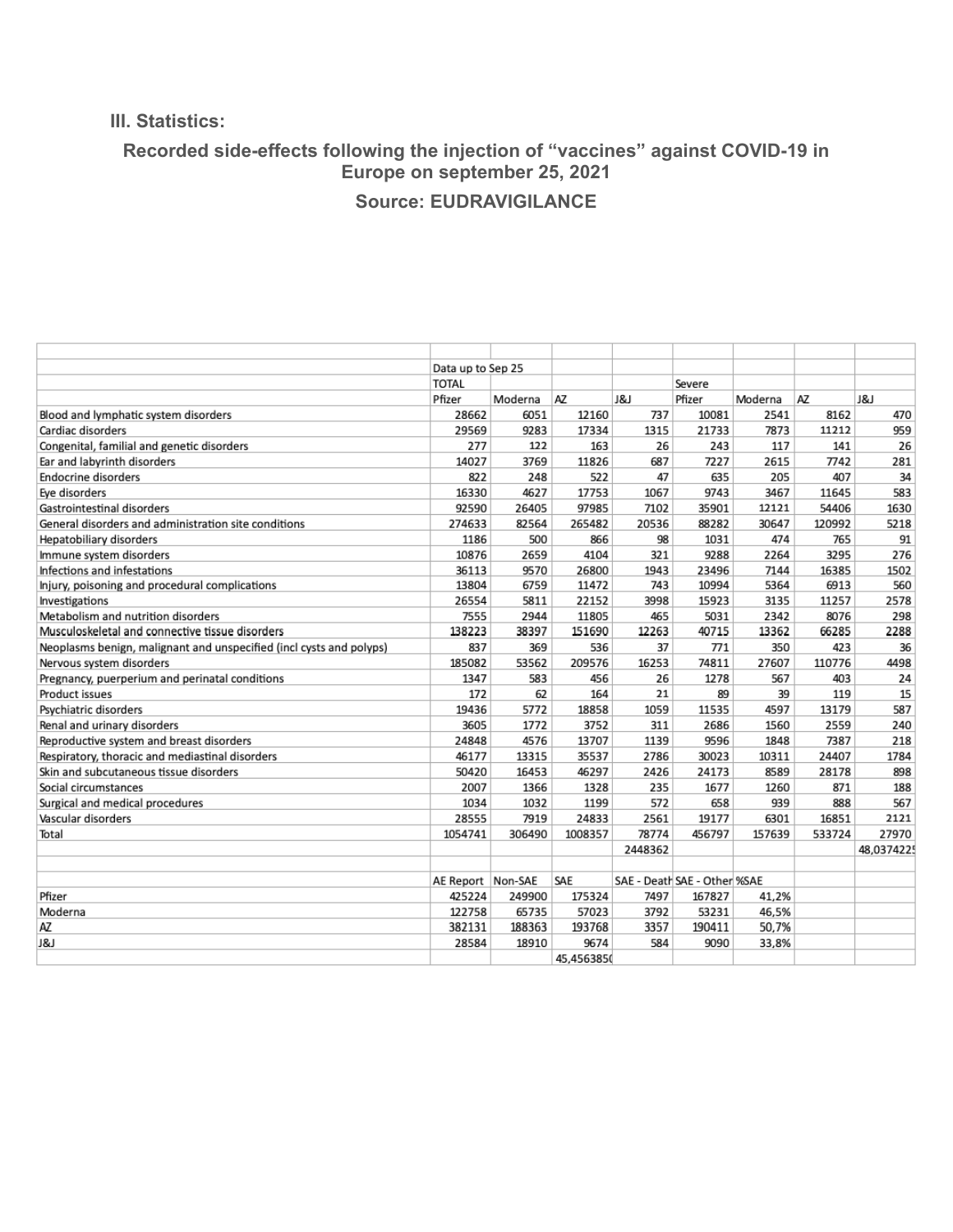

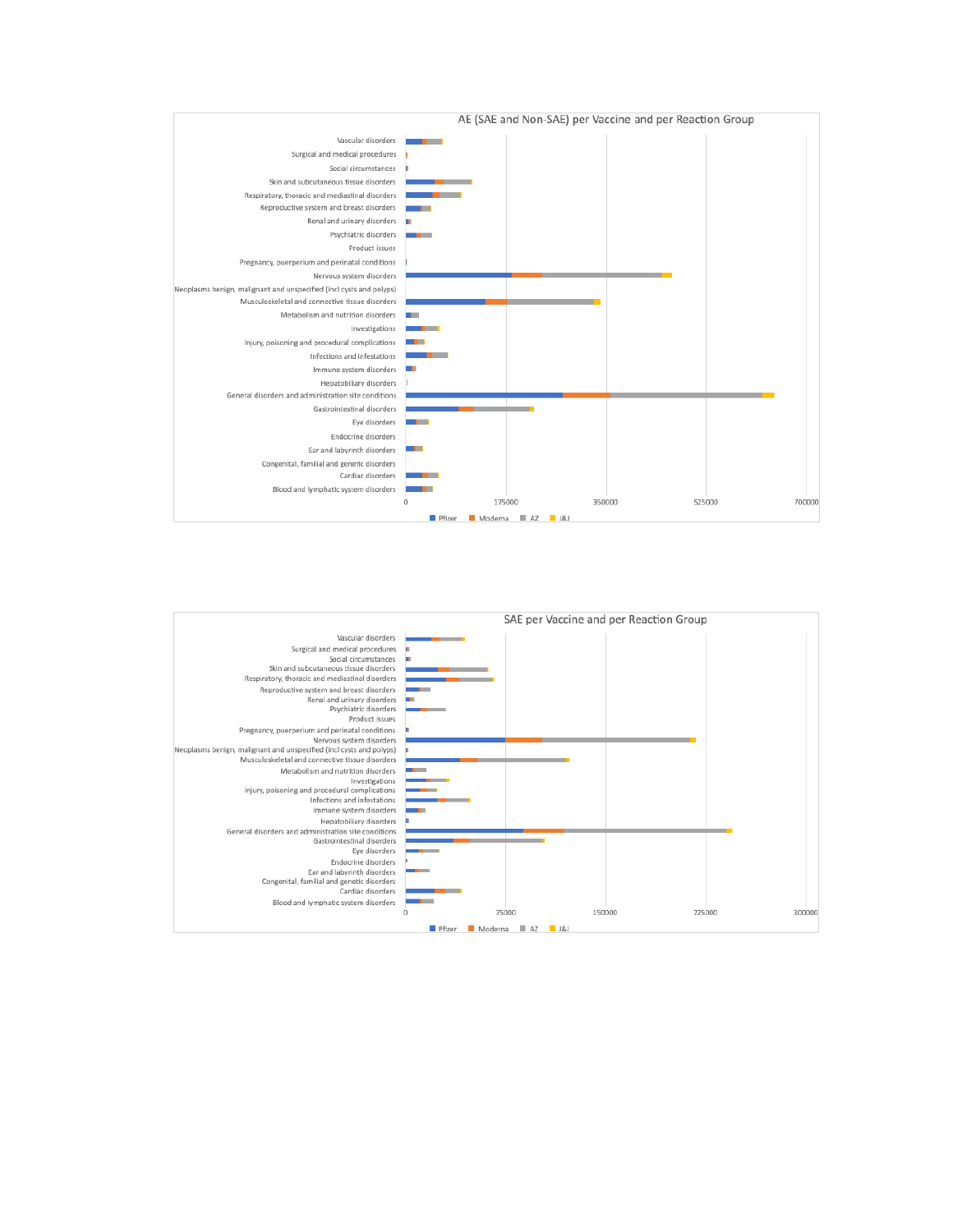

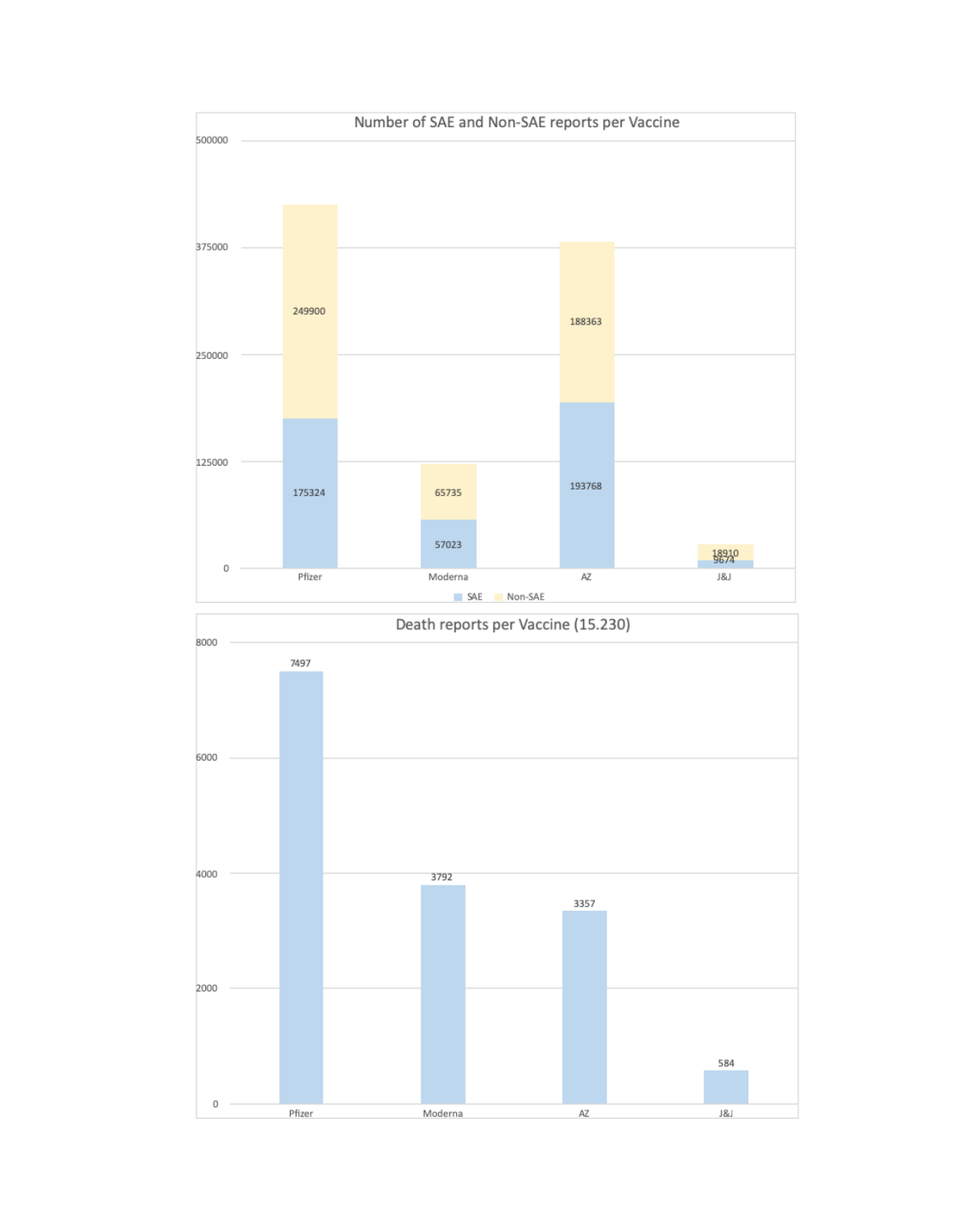**The very sad threshold of 10,000 reported deaths has been exceeded, totalling 13.962 deaths to date. We have a total of 872.300 adverse event reports totalling 2.189.537 adverse events, of which 1.076.917 are marked as serious (49,5%).**

#### **IV Discussion :**

The genetically engineered "vaccines" against Covid-19 (gene vaccines) have profited from extremely early and exceptional marketing authorization conditions. Despite the preliminary results, conveyed in ways by the manufacturers, as to demonstrate their effectiveness, **the assertions related to this new technology have, in practice, turned into profoundly troubling concerns for several reasons.** One of these, concerns the Spike protein itself, whose manufacture in large quantities in the host cells after introduction of the genetic code seems to be linked to severe and potentially fatal vascular damages. The studies and observations related to this subject bring therefore serious concerns.

While there are still some areas to understand, there is a very strong presumption that the Spike protein, which is the key component of the SARS-CoV-2 vaccine mechanism, is also responsible for damaging organs distant from the injection site, including the brain, heart, lungs, kidneys, and reproductive organs.

As the above presented statistics demonstrates, the vaccines currently in use can trigger potentially fatal short-term adverse effects (more than 10,000 currently in the European Union), some of which most likely being the result of damage to the blood vessels in various organs. Furthermore, while we are not able to know the magnitude of the intermediate let alone surmise the long-term consequences related to, inter alia, the damage to the vascular endothelium, but we can assume that they will be significant.

Before any of these vaccines are officially approved for widespread use in humans in different categories and age groups, it is important to be able to assess more precisely the effects, in vaccinated subjects, of the production of the Spike protein that triggers an immune response.

Based on the celebrated precautionary principle, promoted by all health authorities in handling of the Covid Pandemic, we call for a moratorium to and a re-evaluation of the ongoing vaccination campaign, and await clarification of these serious adverse effects caused by the Spike protein.

Accordingly, with the current information as presented, we cannot allow ourselves to run the risk of finding out later that many healthy people have suffered irreparable iatrogenic damage to their health following these vaccinations, when we actually should suspect them.